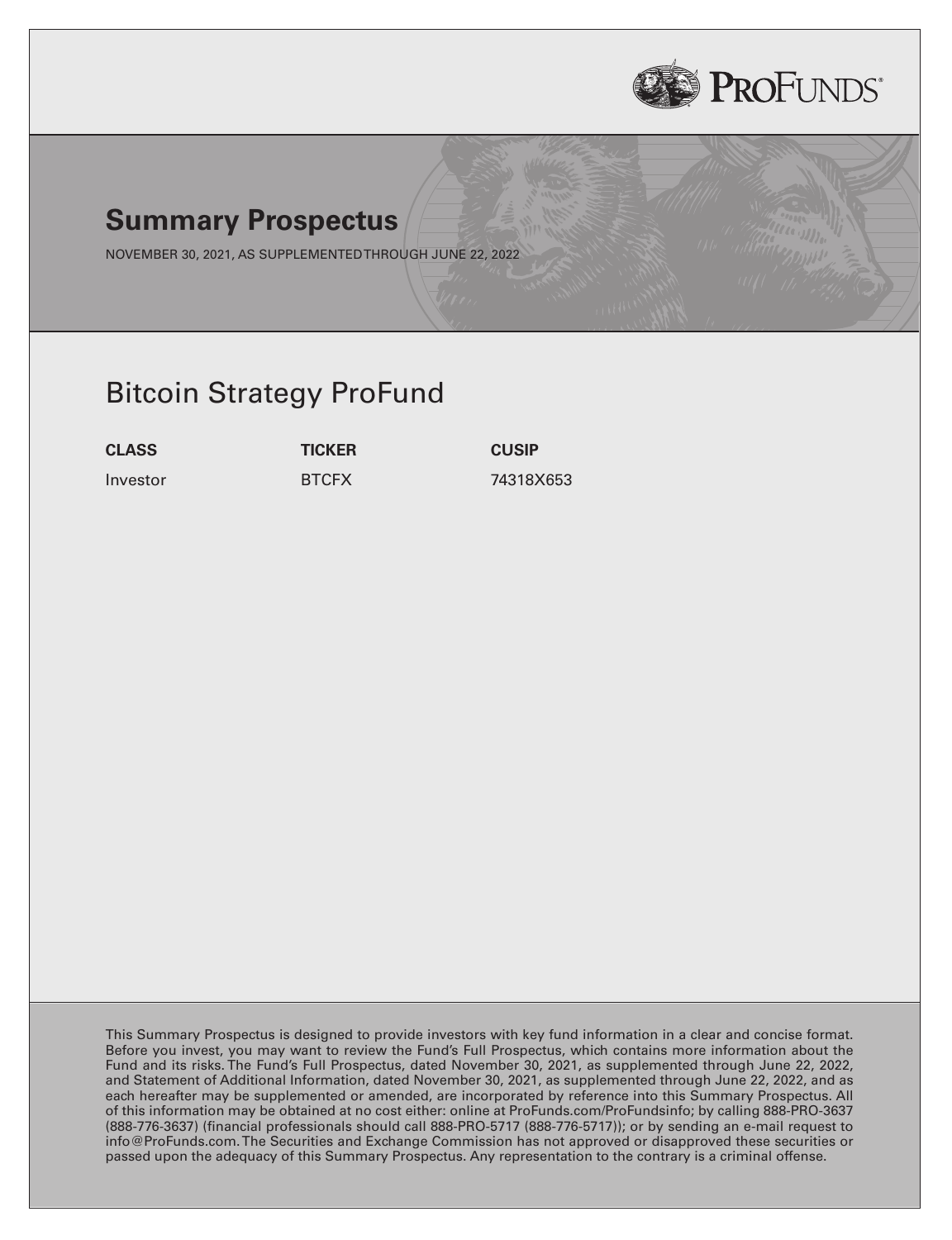### **Investment Objective**

Bitcoin Strategy ProFund (the "Fund") seeks capital appreciation. There can be no assurance that the Fund will achieve its investment objective.

### **Fees and Expenses of the Fund**

The table below describes the fees and expenses that you may pay if you buy, hold, and sell shares of the Fund. You may pay other fees, such as brokerage commissions and other fees to financial intermediaries, which are not reflected in the tables and examples below.

# **Shareholder Fees**

(fees paid directly from your investment)

## **Wire Fee \$10**

#### **Annual Fund Operating Expenses**

(expenses that you pay each year as a percentage of the value of your investment)

|                                                        | Investor |
|--------------------------------------------------------|----------|
|                                                        | Class    |
| Investment Advisory Fees                               | 0.45%    |
| Other Expenses <sup>1</sup>                            | 1.01%    |
| <b>Total Annual Fund Operating Expenses Before Fee</b> |          |
| <b>Waivers and Expense Reimbursements</b>              | 1.46%    |
| Fee Waivers/Reimbursements <sup>2</sup>                | $-0.31%$ |
| <b>Total Annual Fund Operating Expenses After Fee</b>  |          |
| <b>Waivers and Expense Reimbursements</b>              | 1.15%    |

- 1 "Other Expenses" are estimated. Other Expenses includes 0.31% of Interest Expense incurred in the course of implementing the Fund's strategy.
- 2 ProFund Advisors LLC ("ProFund Advisors") has contractually agreed to waive Investment Advisory Fees and to waive or reimburse Other Expenses, excluding Interest Expense, to the extent necessary to limit such fees and expenses to 0.84% through November 30, 2022. After such date, the expense limitation may be terminated or revised by ProFund Advisors. Amounts waived or reimbursed in a particular contractual period may be recouped by ProFund Advisors within three years of the end of that contractual period, however, such recoupment will be limited to the lesser of any expense limitation in place at the time of recoupment or the expense limitation in place at the time of waiver or reimbursement.

**Example:** This example is intended to help you compare the cost of investing in the Fund with the cost of investing in other funds.

The example assumes that you invest \$10,000 in the Fund for the time periods indicated and then redeem or hold all of your shares at the end of each period. The example also assumes that your investment has a 5% return each year and that the Fund's operating expenses remain the same, except that the fee waiver/ expense reimbursement is assumed only to pertain to the first year. Although your actual costs may be higher or lower, based on these assumptions your approximate costs would be:

|                |  | 1 Year 3 Years 5 Years 10 Years |
|----------------|--|---------------------------------|
| Investor Class |  | \$117 \$431 \$768 \$1,720       |

The Fund pays transaction and financing costs associated with the purchase and sale of securities and derivatives. These costs are not reflected in the table or the example above.

## **Portfolio Turnover**

The Fund pays transaction costs, such as commissions, when it buys and sells securities (or "turns over" its portfolio). A higher portfolio turnover rate may indicate higher transaction costs and may result in higher taxes when the Fund's shares are held in a taxable account. These costs, which are not reflected in the Annual Fund Operating Expenses or in the example above, affect the Fund's performance. From the date of the Fund's inception through July 31, 2021, the Fund's annual portfolio turnover rate was 0% of the average value of its entire portfolio.

### **Principal Investment Strategies**

The Fund seeks to provide capital appreciation by investing all or substantially all of its assets through managed exposure to bitcoin futures contracts. **The Fund does not invest directly in bitcoin.**

Bitcoin is a digital asset, sometimes referred to as a digital currency or "cryptocurrency." The ownership and operation of bitcoin is determined by participants in an online, peer-to-peer network sometimes referred to as the "Bitcoin Network". The Bitcoin Network connects computers that run publicly accessible, or "open source," software that follows the rules and procedures governing the Bitcoin Network. This is commonly referred to as the Bitcoin Protocol (and is described in more detail in the section entitled "The Bitcoin Protocol" in the Fund's Prospectus).

The value of bitcoin is not backed by any government, corporation, or other identified body. Instead, its value is determined in part by the supply and demand in markets created to facilitate trading of bitcoin. Ownership and transaction records for bitcoin are protected through public-key cryptography. The supply of bitcoin is determined by the Bitcoin Protocol. No single entity owns or operates the Bitcoin Network. The Bitcoin Network is collectively maintained by (1) a decentralized group of participants who run computer software that results in the recording and validation of transactions (commonly referred to as "miners"), (2) developers who propose improvements to the Bitcoin Protocol and the software that enforces the protocol and (3) users who choose which version of the bitcoin software to run. From time to time, the developers suggest changes to the bitcoin software. If a sufficient number of users and miners elect not to adopt the changes, a new digital asset, operating on the earlier version of the bitcoin software, may be created.This is often referred to as a "fork."The price of the bitcoin futures contracts in which the Fund invests may reflect the impact of these forks.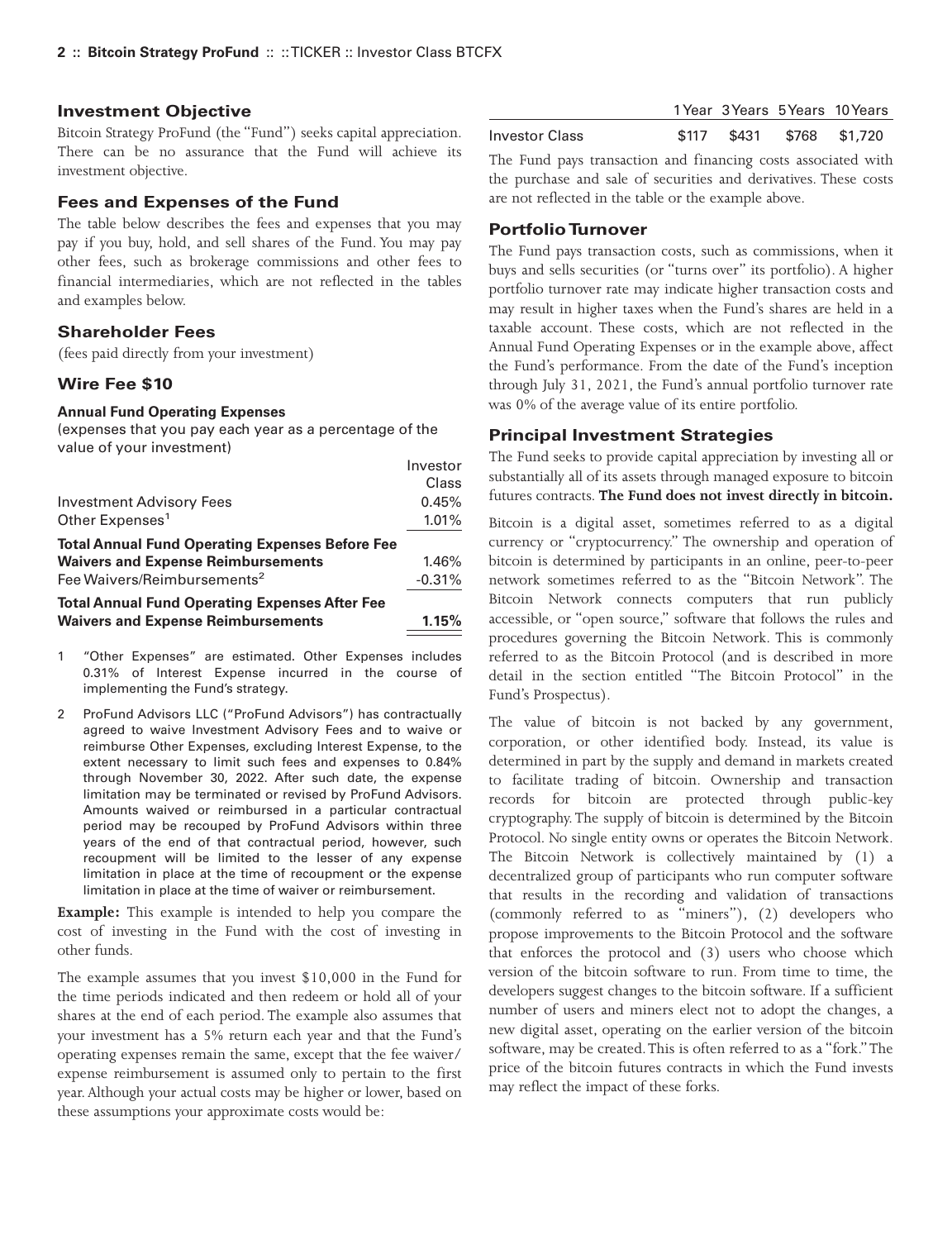While the Fund seeks to invest primarily in bitcoin futures contracts, the Fund also may invest in other instruments as described below.

• **Bitcoin Futures Contracts** – Standardized, cash-settled bitcoin futures contracts traded on commodity exchanges registered with the Commodity Futures Trading Commission ("CFTC"). Currently, the only such contracts are traded on, or subject to the rules of, the Chicago Mercantile Exchange ("CME"). The Fund seeks to invest in cash-settled, frontmonth bitcoin futures. The Fund may also invest in backmonth, cash-settled bitcoin futures contracts. Front-month bitcoin futures contracts are those contracts with the shortest time to maturity. Back-month bitcoin futures contracts are those with longer times to maturity.

The Fund expects to gain exposure by investing a portion of its assets in a wholly-owned subsidiary of the Fund organized under the laws of the Cayman Islands and advised by ProFund Advisors. Because the Fund intends to qualify for treatment as a regulated investment company under Subchapter M of the Internal Revenue Code of 1986, as amended, the Fund intends to invest no more than 25% of the Fund's total assets in the subsidiary at each quarter end of the Fund's tax year. Exceeding this amount may have tax consequences, see the section entitled "Tax Risk" in the Fund's Prospectus for more information. References to investments by the Fund should be read to mean investments by either the Fund or the subsidiary.

- **Canadian Exchange Traded Funds** In limited circumstances, for example to manage inflows and outflows or respond to unusual market conditions or increased in margin requirements, the Fund may invest in the securities of exchange traded funds, or "ETFs", organized and listed for trading in Canada. The shares of these ETFs represent an interest in a portfolio of bitcoin.
- **Money Market Instruments** The Fund invests in shortterm cash instruments that have a remaining maturity of 397 days or less and exhibit high quality credit profiles, for example:
	- **U.S. Treasury Bills** U.S. government securities that have initial maturities of one year or less, and are supported by the full faith and credit of the U.S. government.
	- **Repurchase Agreements** Contracts in which a seller of securities, usually U.S. government securities or other money market instruments, agrees to buy the securities back at a specified time and price. Repurchase agreements are primarily used by the Fund as a shortterm investment vehicle for cash positions.
- **Borrowing** The Fund seeks to engage in reverse repurchase agreements, a form of borrowing, and use the proceeds for investment purposes.

The Fund does not take temporary defensive positions.The Fund will generally hold its bitcoin futures contracts during periods in which the value of bitcoin or bitcoin futures are flat or declining as well as during periods in which the value of bitcoin or bitcoin futures is rising. In order to maintain its exposure to bitcoin futures contracts, the Fund must sell its futures contracts as they near expiration and replace them with new futures contracts with a later expiration date.This is often referred to as "rolling" a futures contract. Futures contracts with a longer term to expiration may be priced higher than futures contracts with a shorter term to expiration, a relationship called "contango." When rolling futures contracts that are in contango, the Fund will sell the expiring contract at a relatively lower price and buy a longer-dated contract at a relatively higher price.

Conversely, futures contracts with a longer term to expiration may be priced lower than futures contracts with a shorter term to expiration, a relationship called "backwardation." When rolling futures contracts that are in backwardation, the Fund will sell the expiring contract at a relatively higher price and buy a longer-dated contract at a relatively lower price.

The Fund is classified as non-diversified, which means it has the ability to invest a relatively high percentage of its assets in financial instruments with a single counterparty or a few counterparties. The Fund does not invest in, or seek direct exposure to, the current "spot" or cash price of bitcoin. **Investors seeking direct exposure to the price of bitcoin should consider an investment other than the Fund.**

Please see "Investment Objectives, Principal Investment Strategies and Related Risks" in the Fund's Prospectus for additional details.

## **Principal Risks**

The principal risks described below are intended to provide information about the factors likely to have a significant adverse impact on the Fund's returns and consequently the value of an investment in the Fund. The risks are presented in an order intended to facilitate readability and their order does not imply that the realization of one risk is more likely to occur than another risk or likely to have a greater adverse impact than another risk.

**Bitcoin and bitcoin futures are relatively new investments. They are subject to unique and substantial risks, and historically, have been subject to significant price volatility. The value of an investment in the Fund could decline significantly and without warning, including to zero. You may lose the full value of your investment within a single day. If you are not prepared to accept significant and unexpected changes in the value of the Fund and the possibility that you could lose your entire investment in the Fund you should not invest in the Fund.The performance of bitcoin futures contracts and therefore the performance of the Fund may differ significantly from the performance of bitcoin.**

• **Investment Strategy Risk** – The Fund invests in bitcoin futures contracts and other instruments that provide exposure to bitcoin futures.The Fund does not invest directly in or hold bitcoin. The price of bitcoin futures should be expected to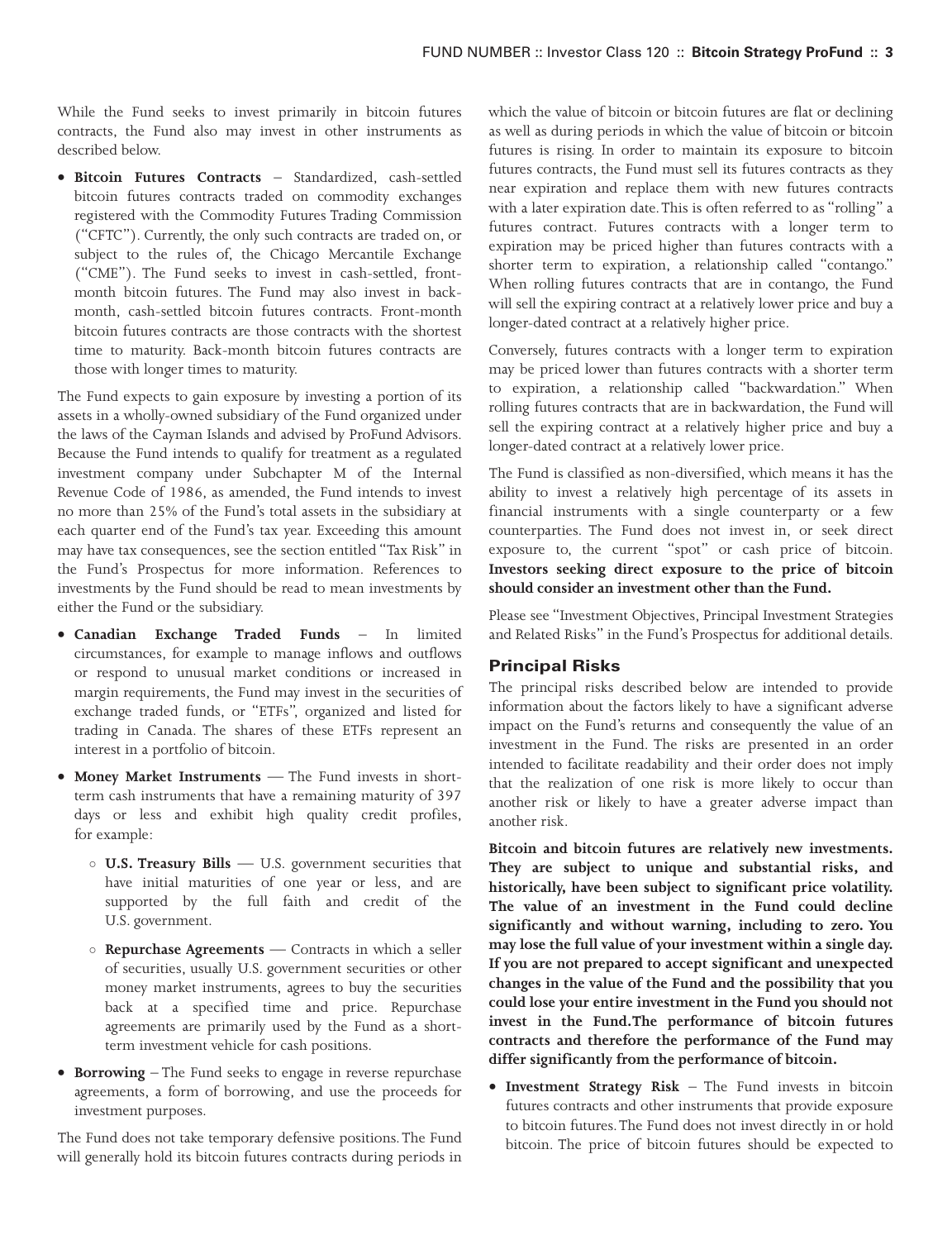differ from the current cash price of bitcoin, which is sometimes referred to as the "spot" price of bitcoin. Consequently, the performance of the Fund should be expected to perform differently from the spot price of bitcoin. These differences could be significant.

- **Market and Volatility Risk** The prices of bitcoin and bitcoin futures have historically been highly volatile. The value of the Fund's investments in bitcoin futures and other instruments that provide exposure to bitcoin futures – and therefore the value of an investment in the Fund – could decline significantly and without warning, including to zero. If you are not prepared to accept significant and unexpected changes in the value of the Fund and the possibility that you could lose your entire investment in the Fund you should not invest in the Fund.
- **Liquidity Risk** The market for the bitcoin futures contracts is still developing and may be subject to periods of illiquidity. During such times it may be difficult or impossible to buy or sell a position at the desired price. Market disruptions or volatility can also make it difficult to find a counterparty willing to transact at a reasonable price and sufficient size. Illiquid markets may cause losses, which could be significant. The large size of the positions which the Fund may acquire increases the risk of illiquidity, may make its positions more difficult to liquidate, and may increase the losses incurred while trying to do so. Such large positions also may impact the price of bitcoin futures, which could decrease the correlation between the performance of bitcoin futures and a "spot" price of bitcoin.
- **Bitcoin Futures Risk** The market for bitcoin futures may be less developed, and potentially less liquid and more volatile, than more established futures markets. While the bitcoin futures market has grown substantially since bitcoin futures commenced trading, there can be no assurance that this growth will continue.The price for bitcoin futures contracts is based on a number of factors, including the supply of and the demand for bitcoin futures contracts. Market conditions and expectations, position limits, accountability levels, collateral requirements, availability of counterparties, and other factors each can impact the supply of and demand for bitcoin futures contracts.

Market conditions and expectations, position limits, accountability levels, collateral requirements, availability of counterparties, and other factors may also limit the Fund's ability to achieve its desired exposure to bitcoin futures contracts. If the Fund is unable to achieve such exposure it may not be able to meet its investment objective and the Fund's returns may be different or lower than expected. Additionally, collateral requirements may require the Fund to liquidate its positions, potentially incurring losses and expenses, when it otherwise would not do so. Investing in derivatives like bitcoin futures may be considered aggressive and may expose the Fund to significant risks. These risks include counterparty risk and liquidity risk.

The performance of bitcoin futures contracts and bitcoin may differ and may not be correlated with each other, over short or long periods of time. The performance of back-month futures contracts is likely to differ more significantly from the performance of the spot prices of bitcoin. To the extent the Fund is invested in back-month bitcoin future contracts, the performance of the Fund should be expected to deviate more significantly from the performance of the spot prices of bitcoin.

- **Bitcoin Futures Capacity Risk** If the Fund's ability to obtain exposure to bitcoin futures contracts consistent with its investment objective is disrupted for any reason including, for example, limited liquidity in the bitcoin futures market, a disruption to the bitcoin futures market, as a result of margin requirements or position limits imposed by the Fund's futures commission merchants ("FCMs"), the CME, or the CFTC, or if some or all of the Fund's FCMs exit the business, the Fund may not be able to achieve its investment objective and may experience significant losses. Any disruption in the Fund's ability to obtain exposure to bitcoin futures contracts will cause the Fund's performance to deviate from the performance of bitcoin and bitcoin futures. Additionally, the ability of the Fund to obtain exposure to bitcoin futures contracts is limited by certain tax rules that limit the amount the Fund can invest in its wholly-owned subsidiary as of the end of each tax quarter. Exceeding this amount may have tax consequences, see the section entitled "Tax Risk" in the Fund's Prospectus for more information.
- **Cost of Futures Investment Risk** As discussed above, when a bitcoin futures contract is nearing expiration, the Fund will "roll" the futures contract, which means it will generally sell such contract and use the proceeds to buy a bitcoin futures contract with a later expiration date. When rolling futures contracts that are in contango, the Fund would sell a lower priced, expiring contract and purchase a higher priced, longer-dated contract. The price difference between the expiring contract and longer-dated contract associated with rolling bitcoin futures is typically substantially higher than the price difference associated with rolling other futures contracts. Bitcoin futures have historically experienced extended periods of contango. Contango in the bitcoin futures market may have a significant adverse impact on the performance of the Fund and may cause bitcoin futures and the Fund to underperform spot bitcoin. Both contango and backwardation would reduce the Fund's correlation to spot bitcoin and may limit or prevent the Fund from achieving its investment objective. The impact of both contango and backwardation may also be greater to the extent the Fund invests in back-month futures contracts.
- **Bitcoin Risk** Bitcoin is a relatively new innovation and the market for bitcoin is subject to rapid price swings, changes and uncertainty. The further development of the Bitcoin Network and the acceptance and use of bitcoin are subject to a variety of factors that are difficult to evaluate. The slowing,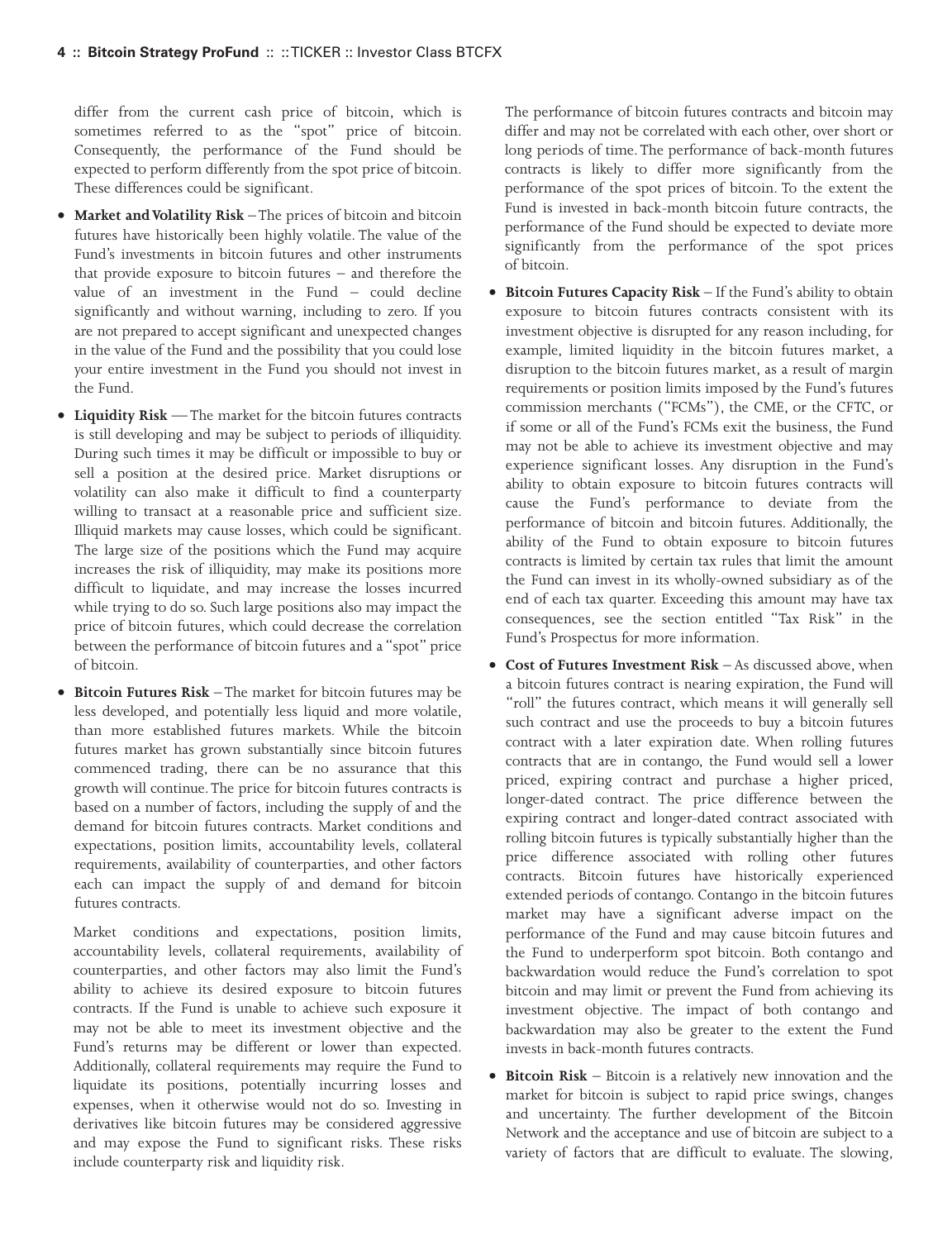stopping or reversing of the development of the Bitcoin Network or the acceptance of bitcoin may adversely affect the price of bitcoin. Bitcoin is subject to the risk of fraud, theft, manipulation or security failures, operational or other problems that impact bitcoin trading venues. Additionally, if one or a coordinated group of miners were to gain control of 51% of the Bitcoin Network, they would have the ability to manipulate transactions, halt payments and fraudulently obtain bitcoin. A significant portion of bitcoin is held by a small number of holders sometimes referred to as "whales". These holders have the ability to manipulate the price of bitcoin. Unlike the exchanges for more traditional assets, such as equity securities and futures contracts, bitcoin and bitcoin trading venues are largely unregulated. As a result of the lack of regulation, individuals or groups may engage in fraud or market manipulation (including using social media to promote bitcoin in a way that artificially increases the price of bitcoin). Investors may be more exposed to the risk of theft, fraud and market manipulation than when investing in more traditional asset classes. Over the past several years, a number of bitcoin trading venues have been closed due to fraud, failure or security breaches. Investors in bitcoin may have little or no recourse should such theft, fraud or manipulation occur and could suffer significant losses. Legal or regulatory changes may negatively impact the operation of the Bitcoin Network or restrict the use of bitcoin. The realization of any of these risks could result in a decline in the acceptance of bitcoin and consequently a reduction in the value of bitcoin, bitcoin futures, and the Fund. Finally, the creation of a "fork" (as described above) or a substantial giveaway of bitcoin (sometimes referred to as an "air drop") may result in significant and unexpected declines in the value of bitcoin, bitcoin futures, and the Fund.

- **Canadian ETF Risk** Canadian ETFs that provide exposure to bitcoin are subject to many of the same risks as a direct investment in bitcoin. Additionally, shares of these ETFs may trade at a premium or discount from the value of their underlying investments, may become illiquid, may or may not be correlated with the price of bitcoin or bitcoin futures contracts, and may be highly volatile. If the Fund invests in an ETF, the Fund's shareholders will indirectly bear the Fund's proportionate share of the fees and expenses paid by that ETF, in addition to the Fund's own fees and expenses. In addition, Canadian ETFs are not regulated under the 1940 Act, the Securities Act of 1933, as amended, or any other U.S. federal or state securities laws. Therefore, the Fund's investments in these vehicles will not benefit from the protections and restrictions of such laws.
- **Subsidiary Investment Risk** Changes in the laws of the United States and/or the Cayman Islands, under which the Fund and the subsidiary are organized, respectively, could result in the inability of the Fund to operate as intended and could negatively affect the Fund and its shareholders. The Fund complies with the provisions of the 1940 Act governing

investment policies, capital structure, and leverage on an aggregate basis with the Subsidiary.

- **Borrowing Risk** The Fund may borrow for investment purposes using reverse repurchase agreements. The cost of borrowing may reduce the Fund's return. Borrowing may cause a Fund to liquidate positions under adverse market conditions to satisfy its repayment obligations. Borrowing increases the risk of loss and may increase the volatility of the Fund.
- **Counterparty Risk** Investing in derivatives and repurchase agreements involves entering into contracts with third parties (i.e., counterparties). The use of derivatives and repurchase agreements involves risks that are different from those associated with ordinary portfolio securities transactions. The Fund will be subject to credit risk (i.e., the risk that a counterparty is or is perceived to be unwilling or unable to make timely payments or otherwise meet its contractual obligations) with respect to the amount it expects to receive from counterparties to derivatives and repurchase agreements entered into by the Fund. If a counterparty becomes bankrupt or fails to perform its obligations, or if any collateral posted by the counterparty for the benefit of the Fund is insufficient or there are delays in the Fund's ability to access such collateral, the value of an investment in the Fund may decline.

The counterparty to a listed futures contract is the derivatives clearing organization for the listed future. The listed future is held through an FCM acting on behalf of the Fund. Consequently, the counterparty risk on a listed futures contract is the creditworthiness of the FCM and the exchange's clearing corporation.

- **Non-Diversification Risk** The Fund is classified as "nondiversified" under the Investment Company Act of 1940, as amended ("1940 Act"). This means it has the ability to invest a relatively high percentage of its assets in the securities of a small number of issuers or in financial instruments with a single counterparty or a few counterparties. This may increase the Fund's volatility and increase the risk that the Fund's performance will decline based on the performance of a single issuer or the credit of a single counterparty.
- **Active Management Risk** The Fund is actively managed and its performance reflects the investment decisions that ProFund Advisors makes for the Fund. ProFund Advisors' judgements about the Fund's investments may prove to be incorrect. If the investments selected and strategies employed by the Fund fail to produce the intended results, the Fund could underperform or have negative returns as compared to other funds with a similar investment objective and/ or strategies.
- **Active Investor Risk** —The Fund permits short-term trading of its securities. A significant portion of assets invested in the Fund may come from professional money managers and investors who use the Fund as part of active trading or tactical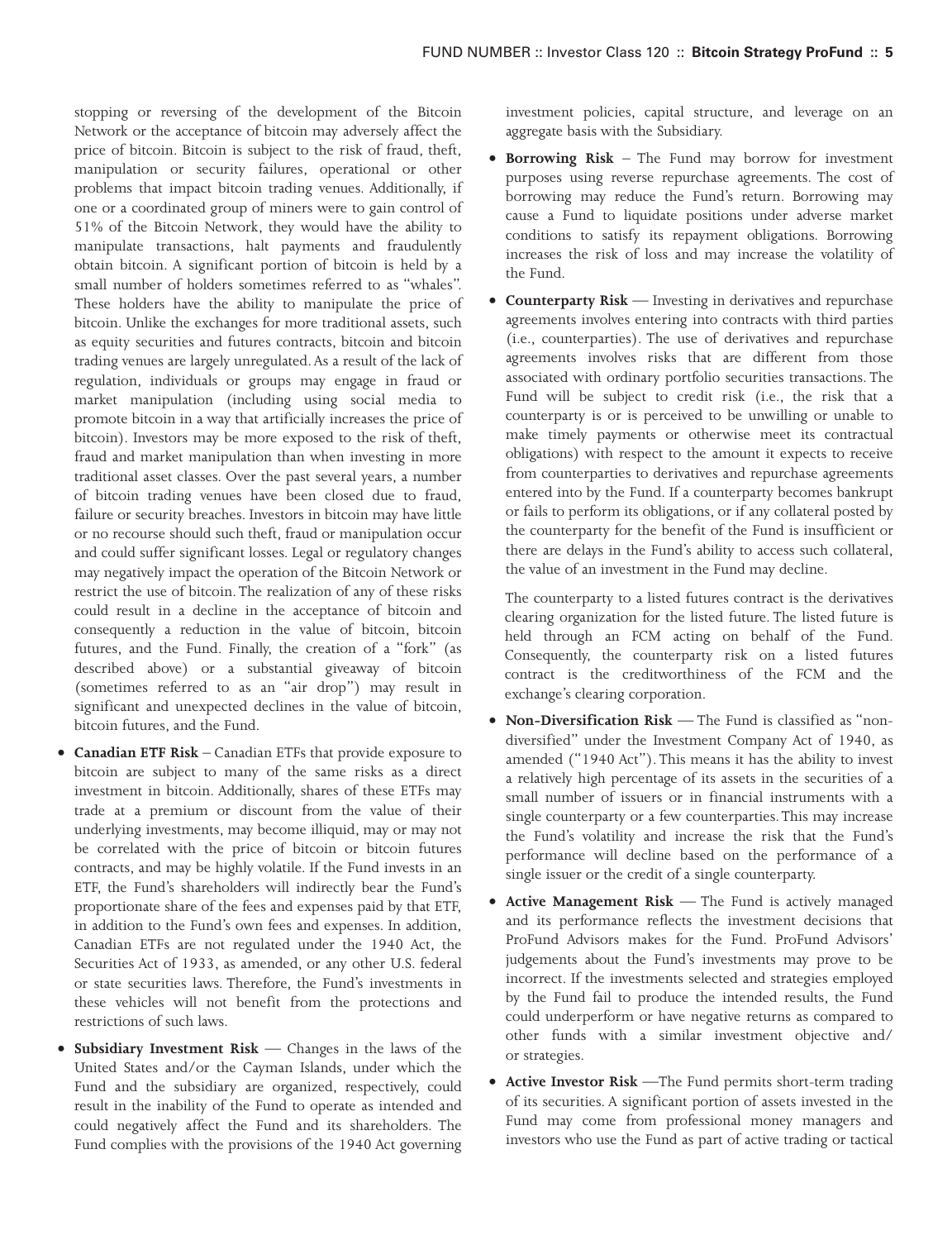asset allocation strategies. These strategies often call for frequent trading to take advantage of anticipated changes in market conditions, which could increase portfolio turnover and may result in additional costs for the Fund. In addition, large movements of assets into and out of the Fund may have a negative impact on the Fund's ability to achieve its investment objective or maintain a consistent level of operating expenses. In certain circumstances, the Fund's expense ratio may vary from current estimates or the historical ratio disclosed in this Prospectus.

- **Early Close/Late Close/Trading Halt Risk** An exchange or market may close early, close late or issue trading halts on specific securities or financial instruments. As a result, the ability to trade certain securities or financial instruments may be restricted, which may result in the Fund being unable to trade those and other related financial instruments at all. In these circumstances, the Fund may be unable to rebalance its portfolio, may be unable to accurately price its investments and/or may incur substantial trading losses.
- **Portfolio Turnover Risk** The Fund may incur high portfolio turnover to manage the Fund's investment exposure. Additionally, active trading of the Fund's shares may cause more frequent purchase and sales activities that could, in certain circumstances, increase the number of portfolio transactions. High levels of portfolio transactions increase brokerage and other transaction costs and may result in increased taxable capital gains. Each of these factors could have a negative impact on the performance of the Fund.
- **Tax Risk** In order to qualify for the special tax treatment accorded a regulated investment company ("RIC") and its shareholders, the Fund must derive at least 90% of its gross income for each taxable year from "qualifying income," meet certain asset diversification tests at the end of each taxable quarter, and meet annual distribution requirements. The Fund's pursuit of its investment strategies will potentially be limited by the Fund's intention to qualify for such treatment and could adversely affect the Fund's ability to so qualify. The Fund can make certain investments, the treatment of which for these purposes is unclear. If, in any year, the Fund were to fail to qualify for the special tax treatment accorded a RIC and its shareholders, and were ineligible to or were not to cure such failure, the Fund would be taxed in the same manner as an ordinary corporation subject to U.S. federal income tax on all its income at the fund level. The resulting taxes could substantially reduce the Fund's net assets and the amount of income available for distribution. In addition, in order to requalify for taxation as a RIC, the Fund could be required to recognize unrealized gains, pay substantial taxes and interest, and make certain distributions. Please see the section entitled "Tax Risk" in the Statement of Additional Information for more information.
- **Valuation Risk** In certain circumstances (e.g., if ProFund Advisors believes market quotations do not accurately reflect the fair value of an investment, or a trading halt closes an

exchange or market early), ProFund Advisors may, pursuant to procedures established by the Board of Trustees of the Fund, choose to determine a fair value price as the basis for determining the market value of such investment for such day. The fair value of an investment determined by ProFund Advisors may be different from other value determinations of the same investment. Portfolio investments that are valued using techniques other than market quotations, including "fair valued" investments, may be subject to greater fluctuation in their value from one day to the next than would be the case if market quotations were used. In addition, there is no assurance that the Fund could sell a portfolio investment for the value established for it at any time, and it is possible that the Fund would incur a loss because a portfolio investment is sold at a discount to its established value. The fair value of the Fund's bitcoin futures may be determined by reference, in whole or in part, to the cash market in bitcoin. These circumstances may be more likely to occur with respect to bitcoin futures than with respect to futures on more traditional assets. In addition, the bitcoin futures held by the Fund and bitcoin may be traded in markets on days and at times when the Fund is not open for business. As a result, the value of the Fund's holdings may vary, perhaps significantly, on days and at times when investors are unable to purchase or sell Fund Shares.

Please see "Investment Objective, Principal Investment Strategies and Related Risks" in the Fund's Prospectus for additional details.

### **Investment Results**

Performance history will be available for the Fund after it has been in operation for a full calendar year. After the Fund has a full calendar year of performance information, performance information will be shown on an annual basis.

#### **Management**

The Fund is advised by ProFund Advisors. Alexander Ilyasov, Senior Portfolio Manager, and George Banian, Portfolio Manager, have jointly and primarily managed the Fund since July 2021 and March 2022, respectively.

## **Purchase and Sale of Fund Shares**

The **minimum initial investment** amounts, which may be waived at the discretion of the Fund, are:

- \$1,000 for accounts that list a financial professional.
- \$1,000 for self-directed accounts.

You may purchase, redeem or exchange Fund shares on any day which the New York Stock Exchange is open for business. Depending on where your account is held, you may redeem your shares by contacting your financial professional or the Fund by mail, telephone, wire transfer or on-line (www.profunds.com).

#### **Tax Information**

The Fund's distributions generally are taxable, and will be taxed as ordinary income, qualified dividend income or capital gains, unless you are investing through a tax-advantaged arrangement,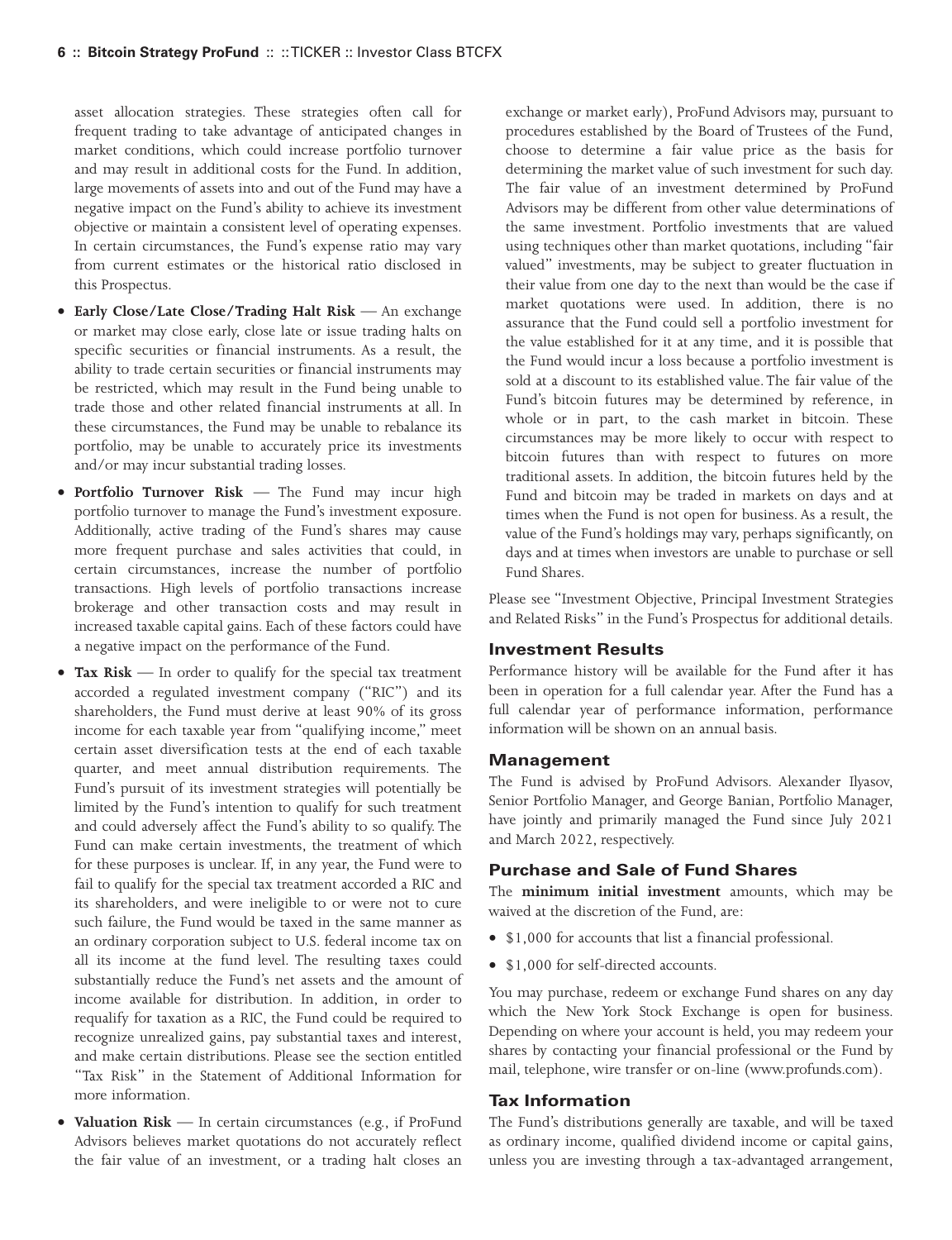such as a 401(k) plan or an individual retirement account. You may be taxed later upon withdrawal of monies from such taxadvantaged arrangements. The Fund intends to distribute income, if any, monthly, and capital gains, if any, at least annually.

## **Payments to Broker-Dealers and Other Financial Intermediaries**

If you purchase Fund shares through a financial intermediary, such as a broker-dealer or investment adviser, the Fund and its distributor may pay the intermediary for the sale of Fund shares and related services. These payments may create a conflict of interest by influencing the broker-dealer or other financial intermediary to recommend the Fund over another investment. Ask your financial intermediary or visit your financial intermediary's website for more information.